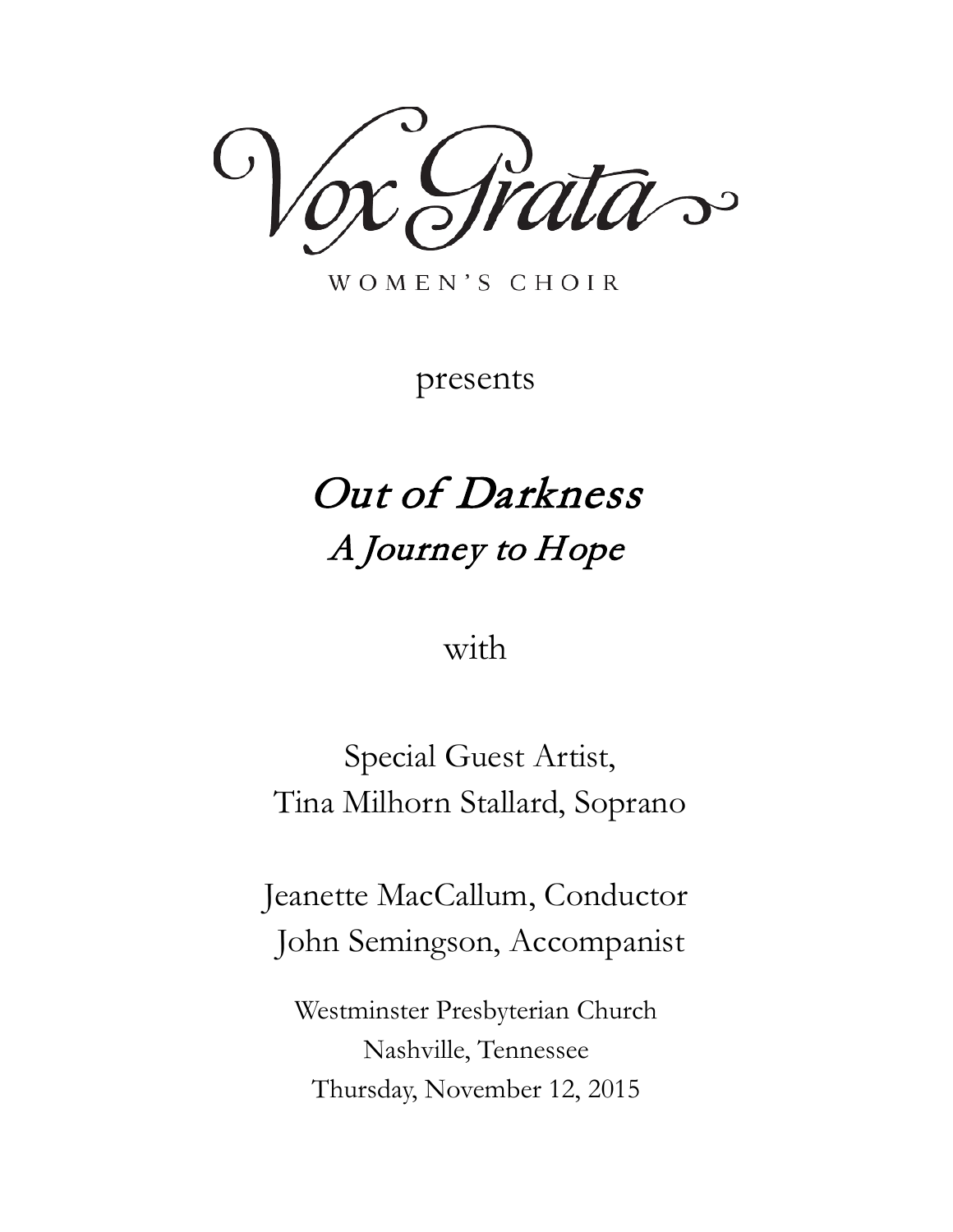## **Out of Darkness: A Journey to Hope**

*Please silence all electronic devices for the duration of the program. We request you hold your applause until the Pause and the conclusion of the concert.*

## We sing to lament

| Missa brevis in tempore violentiae     | Ron Jeffers    |
|----------------------------------------|----------------|
| Kyrie                                  |                |
| Gloria                                 |                |
| Psalm 137: "An den Wassern zu Babylon" | Franz Liszt    |
| Tina Milhorn Stallard, Soprano         |                |
| <b>Reflections from Yad Vashem</b>     | Daniel J. Hall |
|                                        |                |

|  |  |  | We sing to repent |
|--|--|--|-------------------|
|--|--|--|-------------------|

Et misericordia (from *Magnificat)* Kim André Arnesen *Tina Milhorn Stallard, Soprano*

## Pause

## We sing to pray

**The Peace of Wild Things** Joan Szymko

*We dedicate this song to the women served by Mother To Mother*

**Prayer for Peace** Paula Foley Tillen

## We sing to hope

**Miserere** Eva Ugalde

**Vivos Voco** Joan Szymko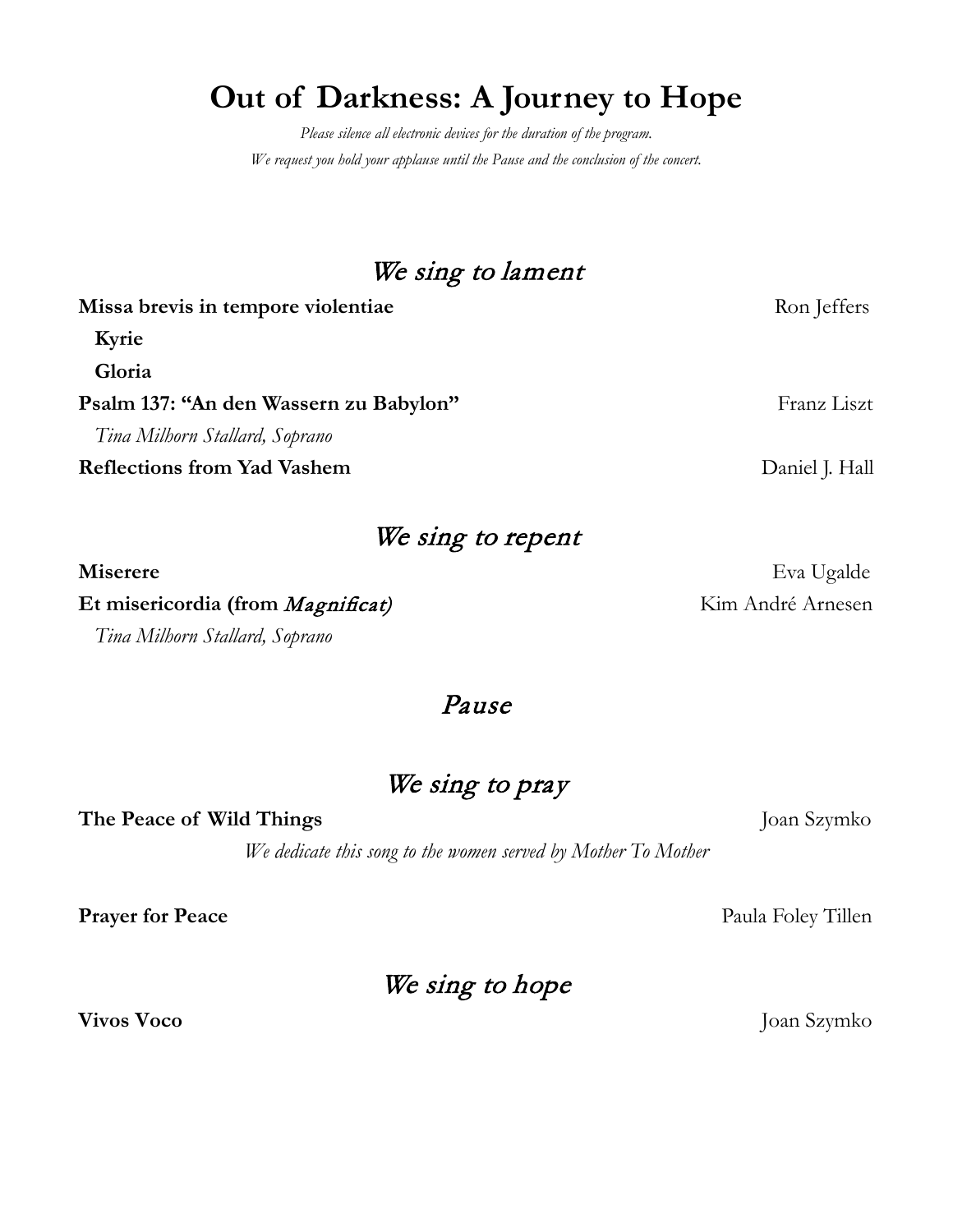## **Vox Grata Women's Choir**

### **Soprano 1 Soprano 2**

Kristin Bennett Jj Ebelhar Catherine Birdsong Broyles Katy Ferrell Jennifer Haendel Anna Horne Susan Kelly Kaitlyn Lassiter Jennifer Peterson Morley Diana Neely Emily Neely Ariel Reid Emily Packard Erica Scaramuzza Leigh Sutherland Haley Smith Sharon Warfield Jenny Thomas

Julie Birdsong Madaline Garcia Kelly Christie Denise Linn Colleen Halfmann Erin Pearson Shellie Handelsman Mareike Sattler Jane-Coleman Harbison Jane Kirchner Amory Scott

#### **Alto 1 Alto 2**

Jennifer Barnes Carol Callaway-Lane

## **Collaborative Musicians**

John Semingson, Piano and Organ Paula Bressman, Harp WeiTsun Chang, Violin Seanid Chang, Viola Justin Maitlen, Crotales Harvard Handbell Choir of Westminster Presbyterian Church

*This evening's concert is made possible by the generosity of an anonymous donor. We are grateful to have the support and partnership provided by Vox Grata concert sponsors. We invite you to contact us to learn how you can partner with us!*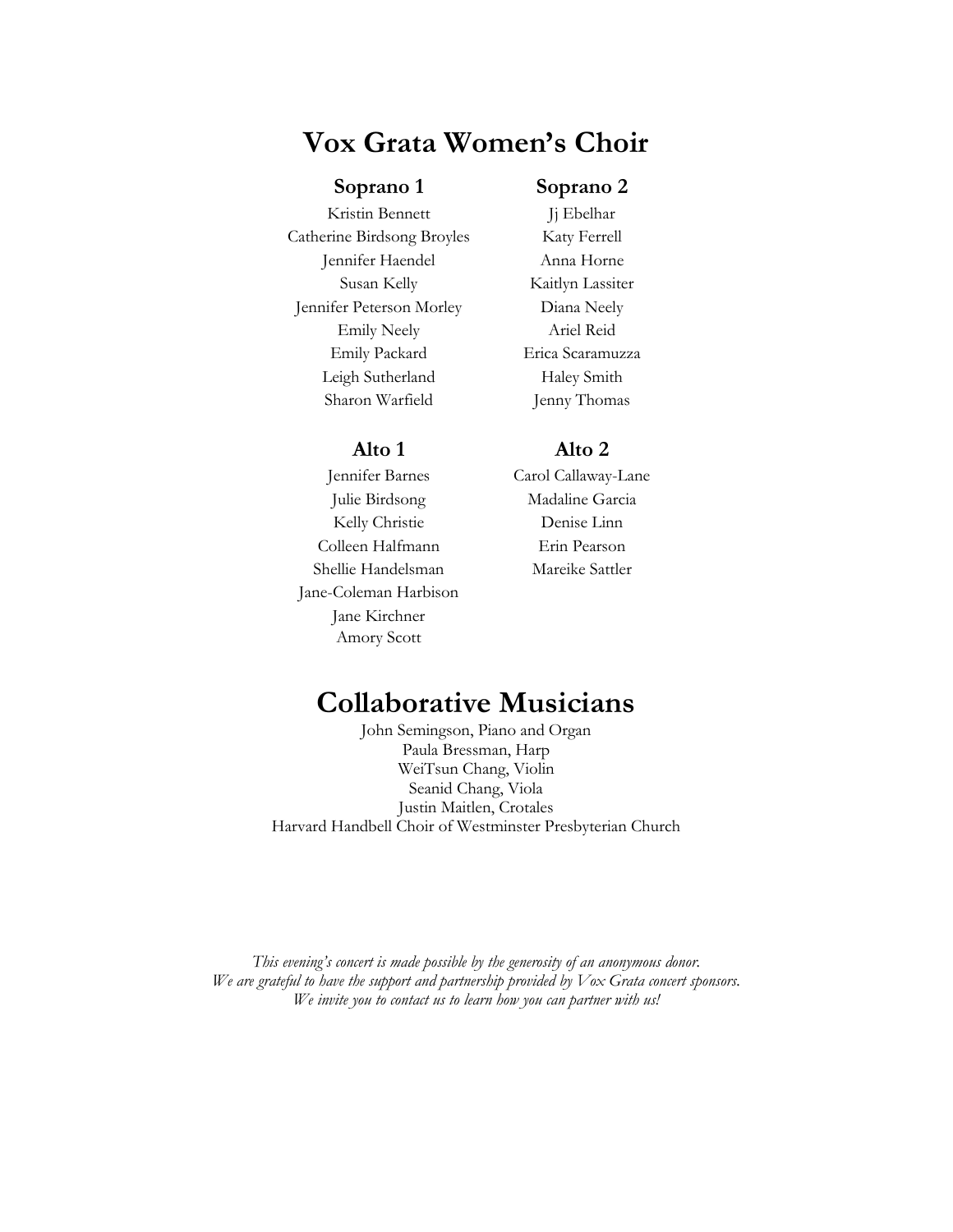**Jeanette MacCallum** is the Director of Music Ministries at Second Presbyterian Church in Nashville and is founder and Artistic Director of *Vox Grata.* She previously taught at Pope John Paul II High School as well as at Belmont and Lipscomb Universities in Nashville, Tennessee. From 2002 to 2012, she served as the Director of Choral Activities at St. Cecilia Academy in Nashville, where she conducted various ensembles and taught AP Music Theory. During her tenure at St. Cecilia, the Advanced Choir received superior ratings at all regional and state adjudication festivals in which it participated. Her students also earned positions in numerous All-State and American Choral Directors Association Honor Choirs. In addition, the St. Cecilia Advanced Choir performed at ACDA and TMEA state conferences. Mrs. MacCallum also led the St. Cecilia Choir on performance tours to Carnegie Hall, Canada, and Italy. In 2007, the St. Cecilia Choir performed by invitation at the *Ospedale della Pietà* and the *Ospedale dei Derelitti* in Venice.

Reared in Princeton, New Jersey, Mrs. MacCallum's passion for choral music began as a member of the distinguished Princeton High School Choir. She received her musical education at the Eastman School of Music and Belmont University, and received the Master of Church Music degree from Belmont. A singer, pianist, and conductor, Mrs. MacCallum has also directed choirs at the Blair School of Music at Vanderbilt University, as well as at Westminster Presbyterian Church in Nashville. She is President-Elect for Tennessee ACDA and also serves as chair for Women's Choir Repertoire and Standards. Additionally, Mrs. MacCallum is a former Treasurer and President of the Middle Tennessee Vocal Association. She is the author of *"The Sacred Choral Works of the Venetian Ospedali,"* published by GIA in *"Conducting Women's Choirs: Strategies for Success,"* Debra Spurgeon, Editor and Compiler (2012).

**Tina Milhorn Stallard**, praised for her "gorgeous and colorful soprano" (American Record Guide) has performed solos in works such as Brahms' *Ein Deutsches Requiem*, Haydn's *The Creation*, Bach's *St. John Passion*, Poulenc's *Gloria* and Handel's *Messiah*. In June, 2011, she made her Lincoln Center debut as soprano soloist in Timothy Powell's *Incarnation Mysteria*. She has also performed with the Zagreb Chamber Orchestra, Plovdiv Philharmonic Orchestra, Cincinnati Chamber Orchestra, Lexington Philharmonic Orchestra, Johnson City Symphony, Louisville Orchestra, South Carolina Philharmonic Orchestra, Bowling Green Western Symphony, and the University of Arkansas Orchestra.

Stallard is featured in the recordings of Robert Bradshaw's chamber operas*, Gabriel* and *Plastic: The Death of Beauty* (Beauport Classical). Other opera credits include roles in *Cosi fan tutte*, *Die Fledermaus, Little Women, Hansel and Gretel, The Crucible,* and the Italian premiere of *Casanova's Homecoming*. She has sung with Opera Omaha, Central City Opera, Opera Theatre of Lucca (Italy), Cincinnati Opera, Kentucky Opera, and The Palmetto Opera. As a concert artist, Stallard has performed in Austria, Italy, Bulgaria, Croatia, Brazil, Puerto Rico, Hawaii, New York, Indiana, Texas, and throughout the Southeast. Stallard premiered Lori Laitman's song cycle *The Perfected Life* at the 2008 College Music Society National Conference. Later that year, she premiered *Songs of Time and Tide,* a cycle of songs written for her by composer John Fitz Rogers.

Stallard won the Annemarie Gertz Prize in the national finals of The Artist Award Auditions of the National Association of Teachers of Singing, was district winner of the Metropolitan Opera National Council Auditions, semifinalist of the Eleanor McCollum Competition sponsored by Houston Grand Opera, and winner of the Grace Moore Vocal Competition. She holds the Doctor of Musical Arts degree from the University of Cincinnati College-Conservatory of Music, and is an alumnus of the University of Kentucky (Haggin Fellow) and Belmont University (Presser Scholar). Tina joined the faculty of the University of South Carolina in 2004. She is currently an Associate Professor of Voice and Director of Carolina Music Studios.

**John Semingson**, Accompanist for Vox Grata Women's Choir, has served as the Director of Music Ministries for Westminster Presbyterian Church, Nashville, since 2001. He oversees a multi-faceted music program of nine choirs involving nearly 200 children, youth, and adults. John holds the Doctor of Musical Arts degree in choral conducting, the Master of Church Music in both conducting and organ, and the Bachelor of Music in organ performance. Over the past 26 years, he has conducted and/or served as an accompanist for church, community, university and honor choirs in Illinois, New Jersey, North Carolina, and Tennessee.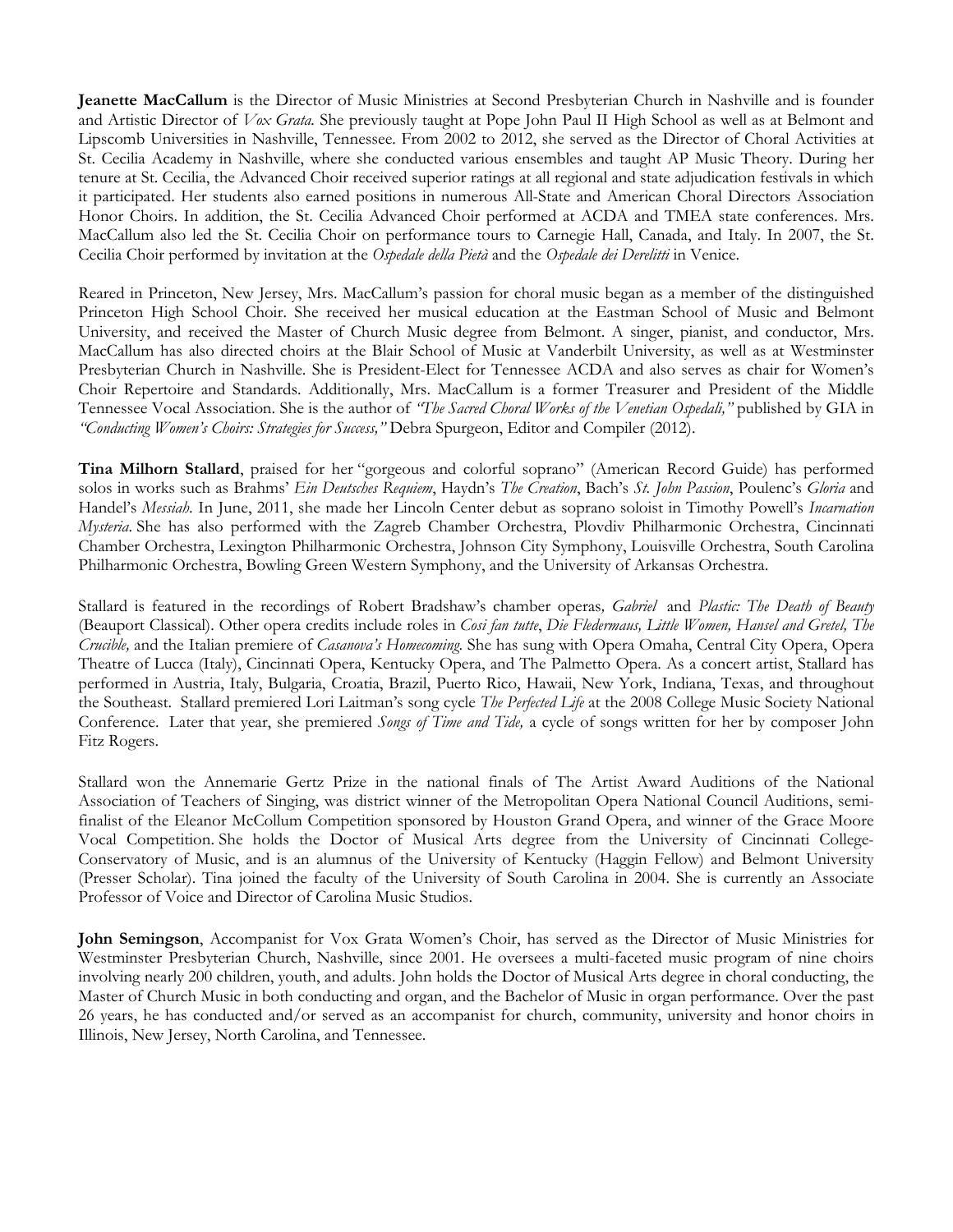## **Texts and Translations**

#### **Missa brevis in tempore violentiae** [Sung in Greek and Latin]

Lord have mercy, Christ have mercy, Lord have mercy.

Glory to God in the highest and on earth peace to all those of good will. We praise Thee. We bless Thee. We glorify Thee. We give thanks to Thee according to Thy great glory, Lord God, Heavenly King, God the Father almighty, Lord Jesus Christ, the only begotten Son, for Thou alone art holy. Thou alone art the Lord. Thou alone art the most high Jesus Christ, with the Holy Spirit in the glory of God the Father. Amen.

#### **Psalm 137** [Sung in German]

At the rivers of Babylon we sat and wept, when we thought of Zion. We hung up our harps in the willow trees that were standing in them, because those who held us captive commanded us to sing and to be joyful in our distress: you, sing us one of Zions' songs! How could we sing the song of the Lord in a foreign land? Jerusalem! If I forget you, I might as well forget my right hand! My tongue shall wither if I were to forget you. (Psalm 137:1-4)

### **Reflections from Yad Vashem**

Darkness covered the surface of the deep… (Genesis 1:2)

*Israel Ofrecht, Nelya Kolos, Ytzkhak Faierman, Zuza Cohen, Tommy Kolmar, Sarah Fleischmann, Claude Naxara, Ninnon Beja.*

Gently perplexing descent into darkness, Cavernous spiral and fragmented void, Floating and falling in rapt contemplation, Fathomless chasm of pure life destroyed.

*Maya Synayskaya, Zhenya Zaslavskaya, Alla Verkhovskaya, Franya Waldliferant, Emiliya Morgovskaya, Edith Spiegel, Rahel Lamm, Sonya Svetnikov.*

As the stars of the sky and the sand on the seashore… (Genesis 22:17)

*Marcel Fleschner, Zina Dyner, Rosetta Scheffer, Salomon Ramer, Hende Bittman, Asya Schterengas, Judith Salzer, Fira Skylar, Isaak Tridman.*

Dapples and dustings of luminous starlight, Astral projections of souls now released, Beacons of burnished fire ever reflected, Essence of innocence kindly bequeathed.

*Syoma Tabarinski, Dotia Tatiyevski, Zhenya Bolotyanski, Lyova Levandovski, Sofya Ildarova, Lulush Pinkert, Raya Britva, Bella Ostrinskaya.* Adonai Ro'i lo echsar (The Lord is my Shepherd)…

Be thou the mother of thousands of millions…(Genesis 24:60)

Pristine oblivion of wind-whispered names and candle flame, Infinite space and the faces of children by mercy reclaimed.

*Sofya Ildarova,* Numi, numi, nim (Sleep, sleep)*, Bella Ostrinskaya, Lyova Levandovski, Raya Britva,* Numi, numi, nim.

#### **Miserere** [Sung in Latin]

Have mercy on me, O my Lord, for I have called out to you all the day. For you, O Lord, are good and forgiving and plenteous in mercy to all who call upon you. Incline your ear, O Lord, and hear me, for I am needy and poor. (Psalm 86:1-7)

### **Et misericordia** [Sung in Latin]

And his mercy is on them that fear him from generation to generation. (Luke 1:50)

### **The Peace of Wild Things (Wendell Berry)**

When despair for the world grows in me and I wake in the night at the least sound in fear of what my life and my children's lives may be, I go lie down where the wood drake rests in his beauty on the water, and the great heron feeds. I come into the peace of wild things who do not tax their lives with forethought of grief. I come into the presence of still water. And I feel above me the day-blind stars waiting with their light. For a time I rest in the grace of the world, and am free.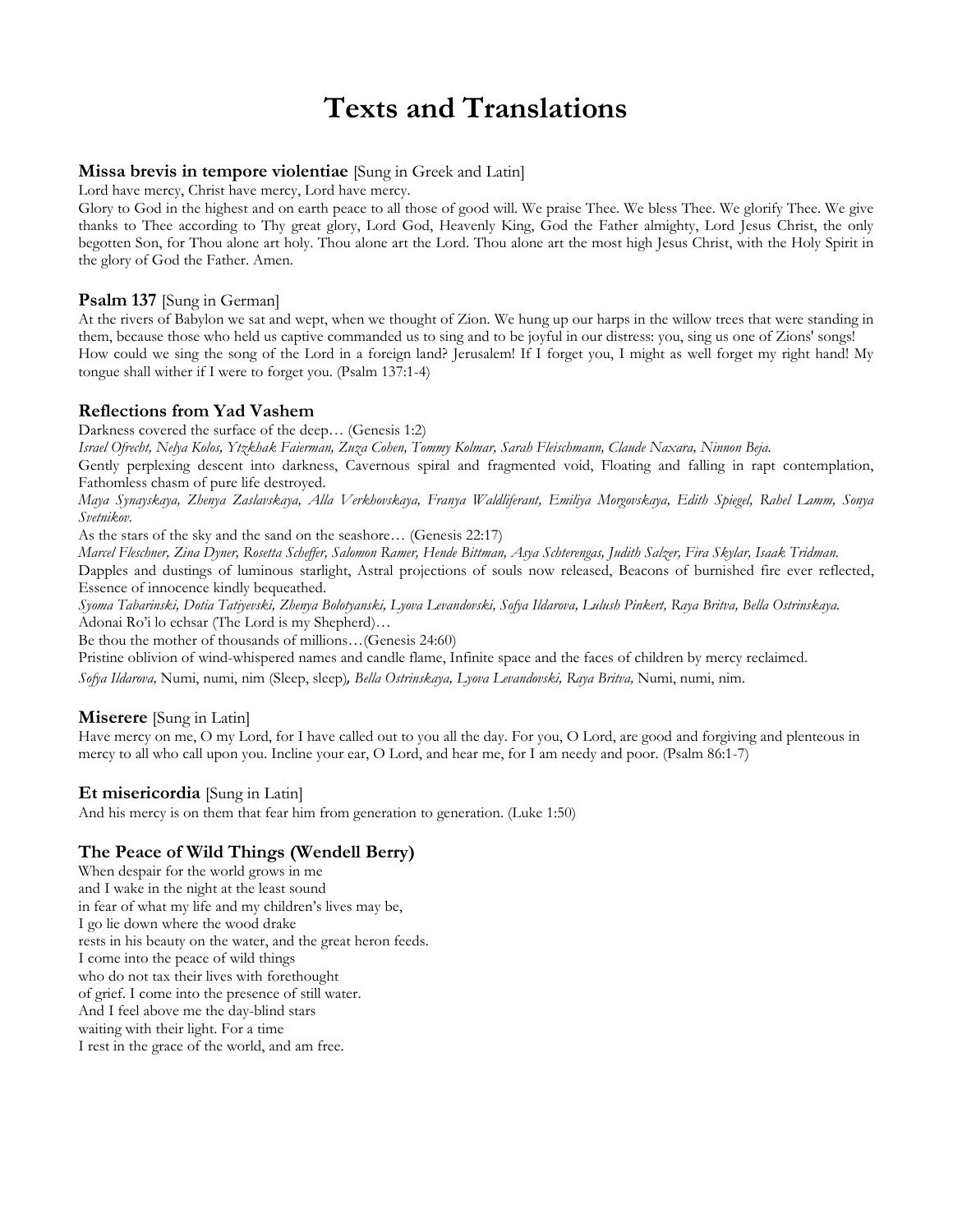### **A Prayer for Peace (Thich Nhat Hanh)**

In beauty, sitting on a lotus flower, Lord Buddha, quiet and solid. Your humble disciple, calm and pure of heart, forms a lotus flower with the hands, and offers this heartfelt prayer: Homage to all Buddhas in the ten directions. Because of your love for all people, have compassion on us. Help us to remember we are just one family. North and South. Help us rekindle our compassion and brotherhood, May your compassion help us overcome our hatred. Humbly, we open our hearts to you, water the flowers of our spirits. With your deep understanding, help our hearts grow light. Because of your love for all people, please have compassion on us. May the merit of this prayer be transformed into peace. May each of us realize this, our deep aspiration.

#### **Vivos Voco (Medieval virtues and Julian of Norwich)**

[Sung in Latin] I call the living I cry for the dying I wail for the dead I console the living I disperse the winds I drive away the overcast of the sky All shall be well! And all shall be well! And all manner of thing shall be well!

## **Program Notes**

#### **Missa brevis in tempore violentiae (Short mass in a violent time)** Ron Jeffers

Ron Jeffers is an American composer and music publisher who resides in Corvallis, Oregon. This short mass, containing only the *Kyrie* and *Gloria* was composed in 1995 for ELEKTRA of British Columbia. The *Kyrie*, with its sharp dissonances and forte dynamics, is a cry for mercy unlike most settings of this ancient text. The more joyful and exuberant *Gloria* offers a contrasting tempo, texture and character to the *Kyrie.*

#### **Psalm 137: "An den Wassern zu Babylon" Franz Liszt** Franz Liszt

Of the five psalms that Franz Liszt composed, his setting of the lamentation of the Jews at Babel is the most atmospheric. Markings like *sehr duster und ausdrucksvoll* (very somber and full of expression) for the violin or *weinend, aus tiefster Seele* (from the very depths of the soul) for the singing voice point to the decidedly expressive retracing of the text. Lina Ramann, Liszt's first biographer, reports that inspiration for the setting of this psalm came to the composer while he was looking at Eduard Bendemann's painting "The Lamenting Jews by the Waters of Babylon".

Of the nine verses of the psalm, Liszt wrote music for only the first five. He divided the work by the motives of the poem. Verses 1 to 3 represent the lamenting of the captives with the last words of verse 3, "Des Zions Lieder singet uns doch eins!" (Sing us one of the songs of Zion) set off in a short, stirring recitative. Verse 4 picks up the opening lament again and, with the cry "Jerusalem", leads into the solemn closing chorus. The musical development is given essentially to the singing voice that performs the expression-charged words in an improvisatory and declamatory manner, accompanied by thematic anticipations and repetitions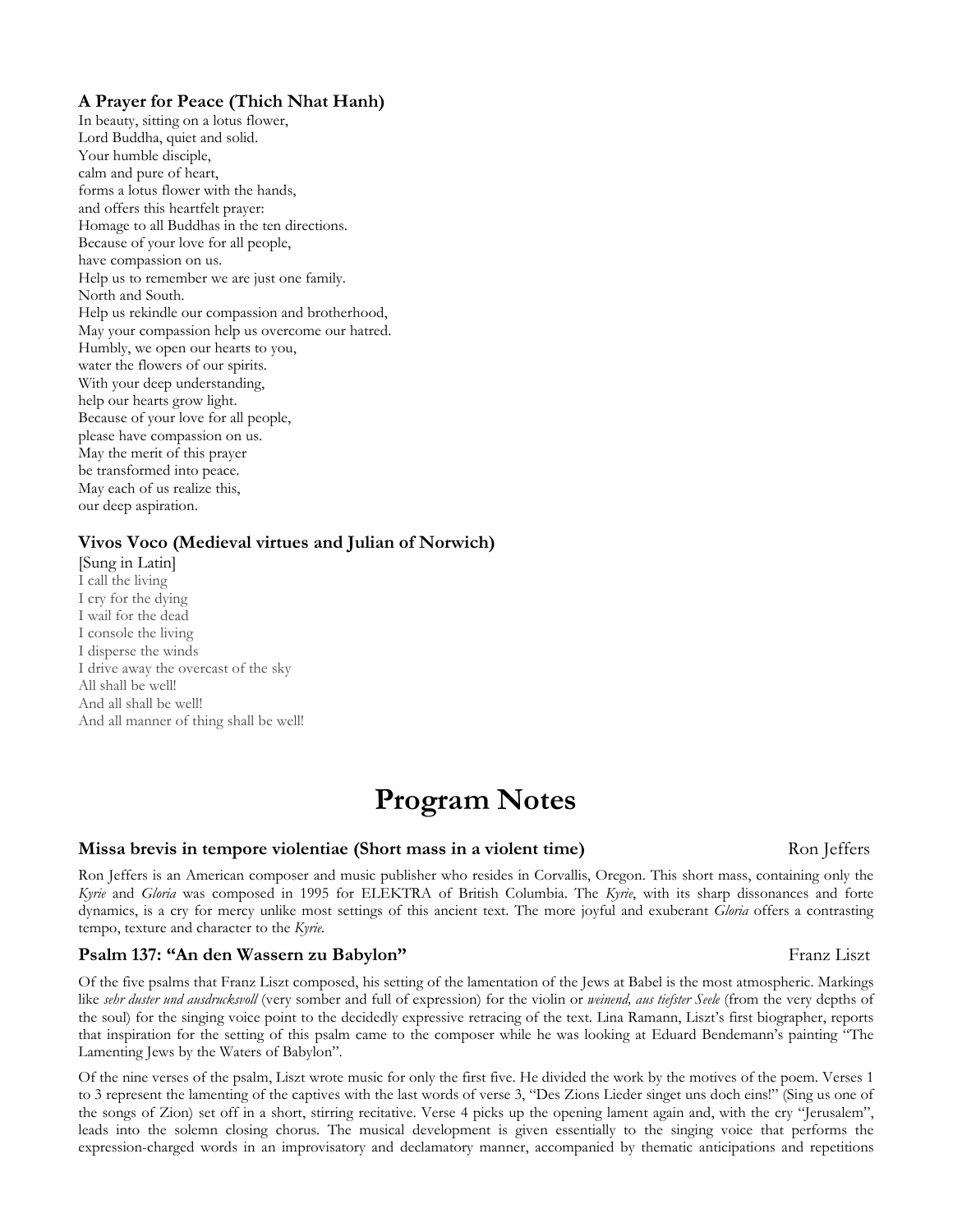from the solo violin. The organ and harp make the latent harmonies of the soprano and violin take shape in arpeggios, the harp being expressly addressed in the text. Aside from the choir's jubilant cry "Jerusalem", the voices and instruments remain in quiet dynamic ranges and lend feelings of sadness and forsakenness to this psalm. (Notes by Willi Schulze)

#### **Reflections from Yad Vashem**  Daniel J. Hall

This gentle, ethereal work is a musical and poetical response to the poignant and lingering impressions evoked by the composer's visit to the Yad Vashem Children's memorial in Jerusalem. The text is a combination of scripture from Genesis, selected children's names from the actual Yad Vashem database, some original verses, the Adonai Roi (or 23<sup>rd</sup> Psalm) set in Hebrew and a liberal treatment of the Hebrew lullaby, *Numi, Numi, Yaldati* or Sleep, Sleep, My Little Girl.

The intent of the verses from Genesis is juxtaposed with the composer's own personal aims as he strived to describe various aspects of the experience. The text from Genesis 1:2 is a reference not only to the primordial formlessness of pre-creation, but also a likening of this darkness to the disorienting shadow experienced upon entering the memorial. The text from Genesis 22:17 is a reference to the covenant in which Abraham is promised that his posterity would be as the "stars of the sky and the sand on the seashore" – also, a direct corollary to the children whose names are listed in the Yad Vashem records, and invoked in this music. The composer states: "In my mind, they are represented as stars burning in the darkness of the void." The text from Genesis 24:60 is included to pay homage not only to the mothers of the victims, but to all mothers and motherhood itself as a divine calling and election.

Following each verse are the composer's own words of physical and spiritual description. Their purpose is to invoke not only a literal image of the memorial, but a cosmic spirituality and serenity. They should not be seen as dogma but as simple, contemplative musings of a composer moved by the beauty of the location and symbolism.

The composition reaches its architectural and spiritual climax in the  $23<sup>rd</sup>$  Psalm. (Notes by the publisher)

### **Miserere** Eva Ugalde

Eva Ugalde, born in 1972, is active as a singer and composer in Spain. She was born in San Sebastian, where she later went on to study Musical Composition and Choir Direction with Gotzon Aulestia and Miguel Amantegi, respectively. Her work is principally centered on choral music, and she has written several pieces for women's choirs. She is a member of a women's choir conducted by Javier Busto. "Miserere" was written in dedication to the victims of war. The piece was chosen as a compulsory work for the 2006 Tolosa choral competition.

### **Et misericordia (from** *Magnificat***)** Kim André Arnesen

Kim André Arnesen (born 1980) was reared in Trondheim, Norway where he studied piano and sang in the Nidaros Cathedral Boys' Choir. He began composing music as a chorister in the boy choir and his music has since been performed by choirs around the world. His first large scale work, the *Magnificat*, was commissioned by the Nidaros Cathedral Girls' Choir and led to a number of other commissions. According to an April 2015 review in "Gramophone" magazine, the work "overflows with warmly compassionate music, which positively glows with its soaring, beautifully arched melodic lines". The composer created this *Magnificat* to proclaim one of the Bible's greatest wonders: the angel Gabriel visiting Mary. It portrays the wonder, devotion, gratitude, joy, humility, hope, and compassion that Mary may have felt. (Notes by the publisher)

### **The Peace of Wild Things Joan Szymko** Joan Szymko

Joan Szymko (born 1957), in addition to being an active composer, has directed choirs in the Pacific Northwest for over twenty-five years. Abundant lyricism, rhythmic integrity, and vigorous attention to text are hallmarks of her diverse and distinctive choral writing. Especially noteworthy is Szymko's significant contribution to the body of literature for women's voices. Her music provides opportunities for women's choruses to stretch beyond the ordinary and the expected, to the refreshing and powerful. In 2010, Szymko was selected as the composer of the Raymond W. Brock Commission by the American Choral Directors Association.

Her setting of Kentucky-based poet Wendell Berry's poem is "dedicated to the welfare of all beings". (Notes by the publisher)

Paula Foley Tillen (born 1958) was a founding member and composer-in-residence of the Milwaukee Choral Artists, the premier professional women's vocal ensemble of the Midwest (now disbanded). She is an active composer and director for musical theatre productions in the Midwest. She is also the winner of the 2008 Joe Shepley Choral Composition Competition sponsored by Namasté Women's Choir, Los Angeles, CA.

Thich Nhat Hanh is a Zen Master, poet, and author of over one hundred published titles. A peace and human rights activist, he is known for championing a movement known as "engaged Buddhism". He was exiled from Vietnam in 1966 when he came to the United States on the first of many humanitarian visits. He was awarded the Nobel Peace Prize in 1967 for his efforts in the peace movement.

This text was used throughout South Vietnam in 1965 in the "Don't Shoot Your Own Brother" campaign to rouse the willingness to work for peace. (Notes by the publisher)

### **Prayer for Peace** Paula Foley Tillen